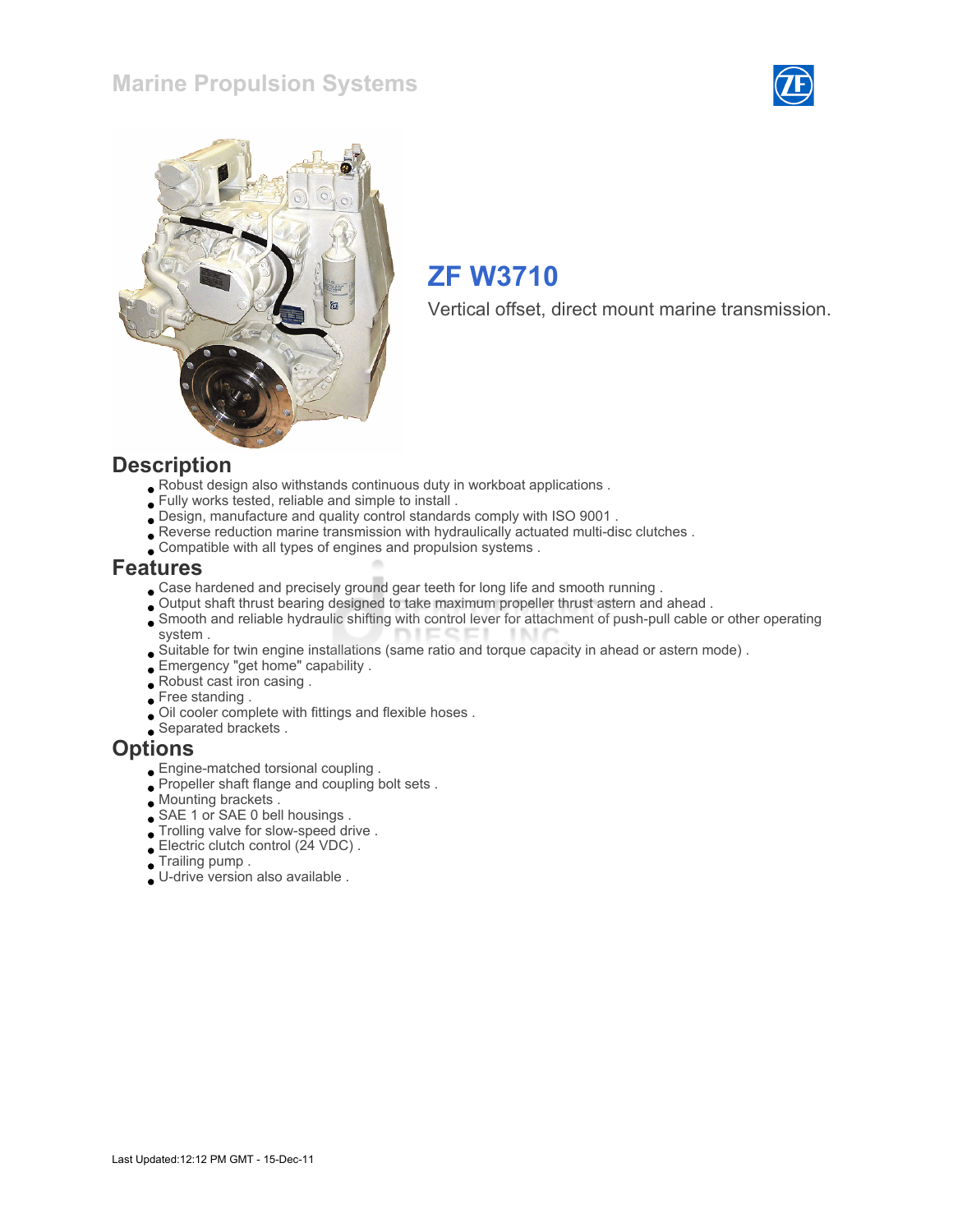# ZF W3710 Ratings

# Continuous Duty

| <b>RATIOS</b>         |      | MAX. TORQUE POWER/RPM |           |                               |           |    |    | <b>INPUT POWER CAPACITY</b> |           |                                |            |
|-----------------------|------|-----------------------|-----------|-------------------------------|-----------|----|----|-----------------------------|-----------|--------------------------------|------------|
|                       | Nm   | ftlb                  | <b>kW</b> | hp                            | <b>kW</b> | hp | kW | hp                          | <b>kW</b> | hp                             | <b>RPM</b> |
|                       |      |                       |           |                               |           |    |    |                             |           | 1600 rpm   1800 rpm   2100 rpm |            |
| $\Box$ 5.545, 5.952   | 3801 | 2803                  |           | 0.3980 0.5337 637 854 716 961 |           |    |    |                             |           | 836 1121                       | 2100       |
| * Snacial Order Patio |      |                       |           |                               |           |    |    |                             |           |                                |            |

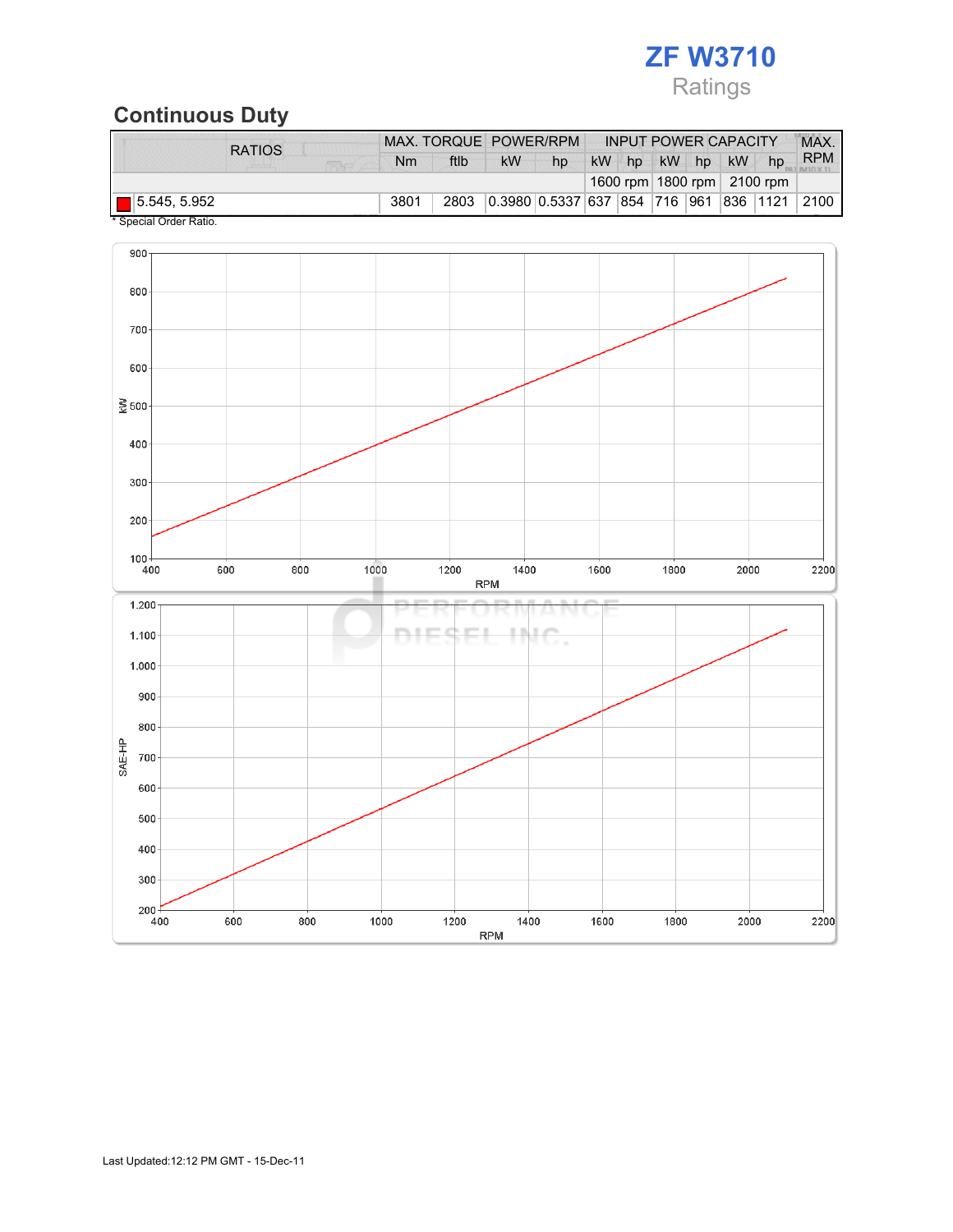## ZF W3710 Dimensions





| <b>MILLA</b><br>mm (inches) |  |                |                |                |                            |  |                                                                                                            |                |           |  |
|-----------------------------|--|----------------|----------------|----------------|----------------------------|--|------------------------------------------------------------------------------------------------------------|----------------|-----------|--|
|                             |  | B <sub>2</sub> | H <sub>1</sub> | H <sub>2</sub> |                            |  | L <sub>2</sub>                                                                                             | L <sub>3</sub> | Bell Hsg. |  |
|                             |  |                |                |                |                            |  | 445 (17.5)  425 (16.7)  425 (16.7)  410 (16.1)  782 (30.8)  670 (26.4)  595 (23.4)  132 (5.20)  150 (5.90) |                |           |  |
|                             |  | Weight kg (lb) |                |                | Oil Capacity Litre (US qt) |  |                                                                                                            |                |           |  |
|                             |  | 920 (2.024)    |                |                | 38.0(40.3)                 |  |                                                                                                            |                |           |  |

## SAE Bell Housing Dimensions

| SAF No. |    |  |                                                         |    |  |    | <b>Bolt Holes</b> |                       |  |
|---------|----|--|---------------------------------------------------------|----|--|----|-------------------|-----------------------|--|
|         | mm |  |                                                         | mm |  | mm |                   | <b>Diameter</b><br>mm |  |
| n       |    |  | 647.7 25.5 679.45 26.75 711.2 28.0 16 13.49 17/32       |    |  |    |                   |                       |  |
|         |    |  | 511.18 20.125 530.23 20.875 552.45 21.75 12 11.91 15/32 |    |  |    |                   |                       |  |

## Output Coupling Dimensions

|  |  |  |  |                   |                                         | <b>Bolt Holes</b> |  |              |      |  |
|--|--|--|--|-------------------|-----------------------------------------|-------------------|--|--------------|------|--|
|  |  |  |  |                   |                                         | No.               |  | Diameter (E) |      |  |
|  |  |  |  | mm in mm in mm in | mm                                      |                   |  | mm           |      |  |
|  |  |  |  |                   | 390 15.4 345 13.6 250 9.84 30.0 1.18 12 |                   |  | 24.2         | 0.95 |  |



DЕ